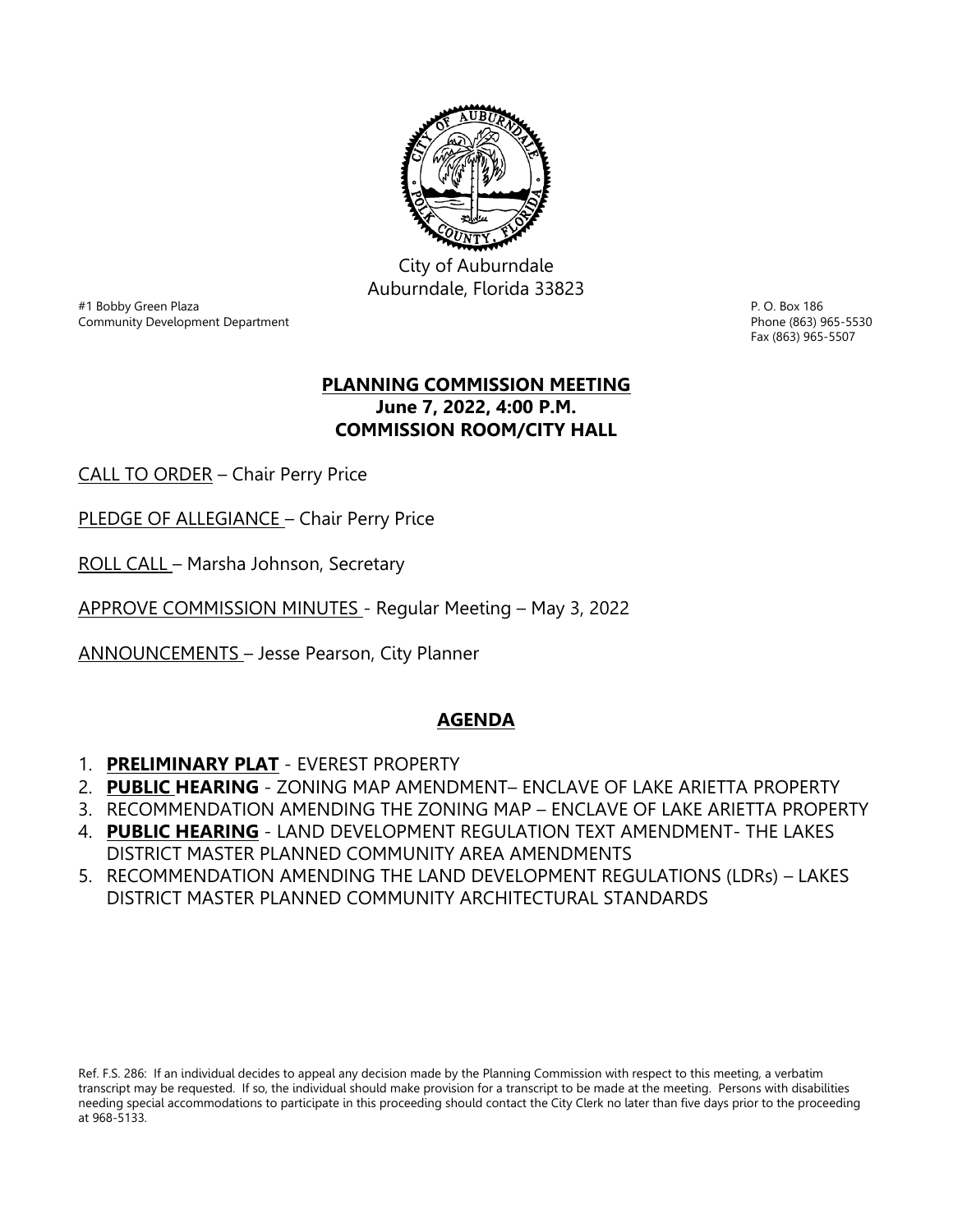### **Planning Commission Meeting June 7, 2022**

### **AGENDA ITEM 1: PRELIMINARY PLAT –** Everest Hospital-Hwy. 92 and Polk County Parkway

INFORMATION ONLY

X ACTION REQUESTED

**ISSUE:** The Planning Commission will consider a preliminary plat before making a recommendation to the City Commission.

## **ATTACHMENTS:**

- **.** Preliminary Plat
- **.** Location Map

**ANALYSIS:** The City has received a preliminary plat from Chad Brooker of Traditions Engineering on behalf of MF Partners, LLC for a 5 preliminary plat on +/- 32.33 acres located at US Hwy 92 W. and the Polk Parkway. The preliminary plat has been reviewed by all City Departments and meets all City Codes and Land Development Regulations.

The property is zoned Planned Development-Housing 1 (PD-H1) and Planned Development-Commercial 1 (PD-C1) and meets or exceeds all Land Development Regulations, including minimum lot size, accessibility, and setbacks. The Planned Development-Commercial 1 (PD-C1) was approved in August 2021 for a hospital. Access will be from US Hwy. 92 W., a State maintained road. All retention areas, internal roads, sidewalks, and open spaces are to be maintained by the property owner.

Following the Planning Commission's recommendation, the preliminary plat will go to the City Commission for approval. Preliminary plat approval by the City Commission allows the developer to proceed with construction plan approval and final plat approval.

**STAFF RECOMMENDATION:** Recommend approval of the Preliminary Plat to the City Commission.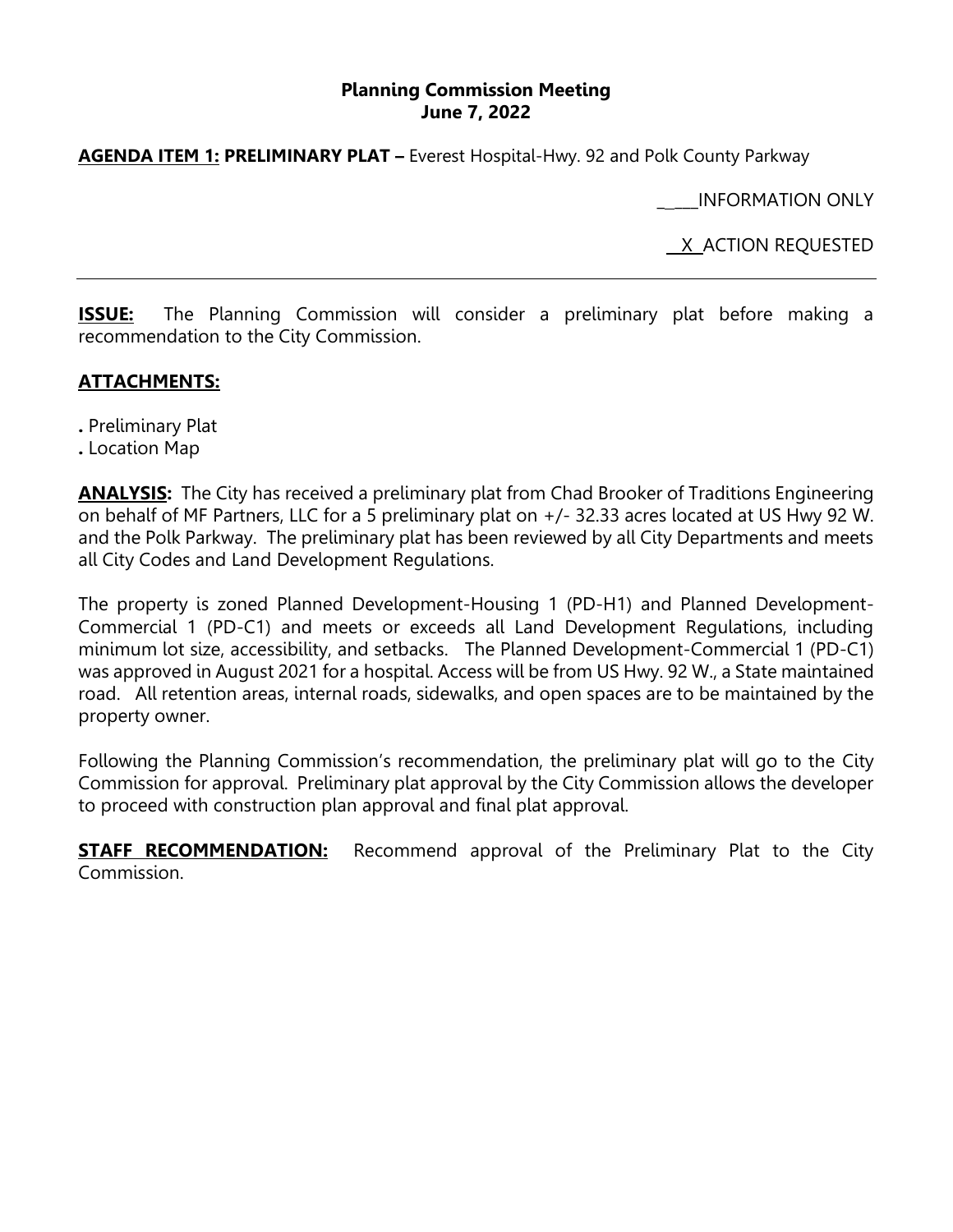### **Planning Commission Meeting June 7, 2022**

#### **AGENDA ITEM 2: PUBLIC HEARING –**ZONING AMENDMENT – ENCLAVE AT LAKE ARIETTA SUBDIVISION

**AGENDA ITEM 3:** RECOMMENDATION AMENDING THE ZONING MAP- ENCLAVE AT LAKE ARIETTA

\_\_\_\_INFORMATION ONLY

X\_ ACTION REQUESTED

**ISSUE:** The Planning Commission will take public comment and consider a modification to an existing Zoning Map classification before making a recommendation to the City Commission..

#### **ATTACHMENTS:**

- . Notice of Public Hearing 05/23/22
- . Location Map
- . Binding Site Plan

**ANALYSIS:** The City has received a request for a modification to an existing Planned Development-Housing 1 (PD-H1) zoning classification as follows::

| <b>Enclave at Lake Arietta</b>         |                                                  |
|----------------------------------------|--------------------------------------------------|
| <b>Owner/Petitioner:</b>               | JSK Consulting on behalf of Gapway Groves Corp.  |
| Location:                              | Berkley Road and Lake Myrtle Park Road           |
| <b>Current Future Land Use:</b>        | Low Density Residential                          |
| <b>Current City Zoning:</b>            | Planned Development- Housing 1 (PD-H1)           |
| <b>Proposed Zoning Classification:</b> | Amend Planned Development-Housing 1 (PD-H1) (+/- |
|                                        | 28.93 acres)                                     |
| <b>Current use:</b>                    | Vacant                                           |

In March 2019 the City approved a two phased Planned Development-Housing 1 (PD-H1) zoning classification, which included a binding site plan for 41 single family units and 25 two-family detached short term rental homes (50 units) for a total of 91 residential dwelling units on +/-78.77 acres. This land use and zoning amendment does not include the first phase (+/-47.42 acres) of the development. The request is only for Phase 2. Also, 2.5 acres of the 7.03 outparcel was advertised for a Residential, Institutional, Office (RIO) zoning classification amendment. The request for RIO zoning amendment has been withdrawn by the applicant and will be heard at a future date.

JSK Consulting on behalf of property owner Gapway Groves Corp. is requesting to amend a zoning classification of Planned Development-Housing 1 (PD-H1) on +/-28.93 acres of a +/-31.43 acre tract of land. The request is compatible with the proposed zoning and adjoining Zoning classifications.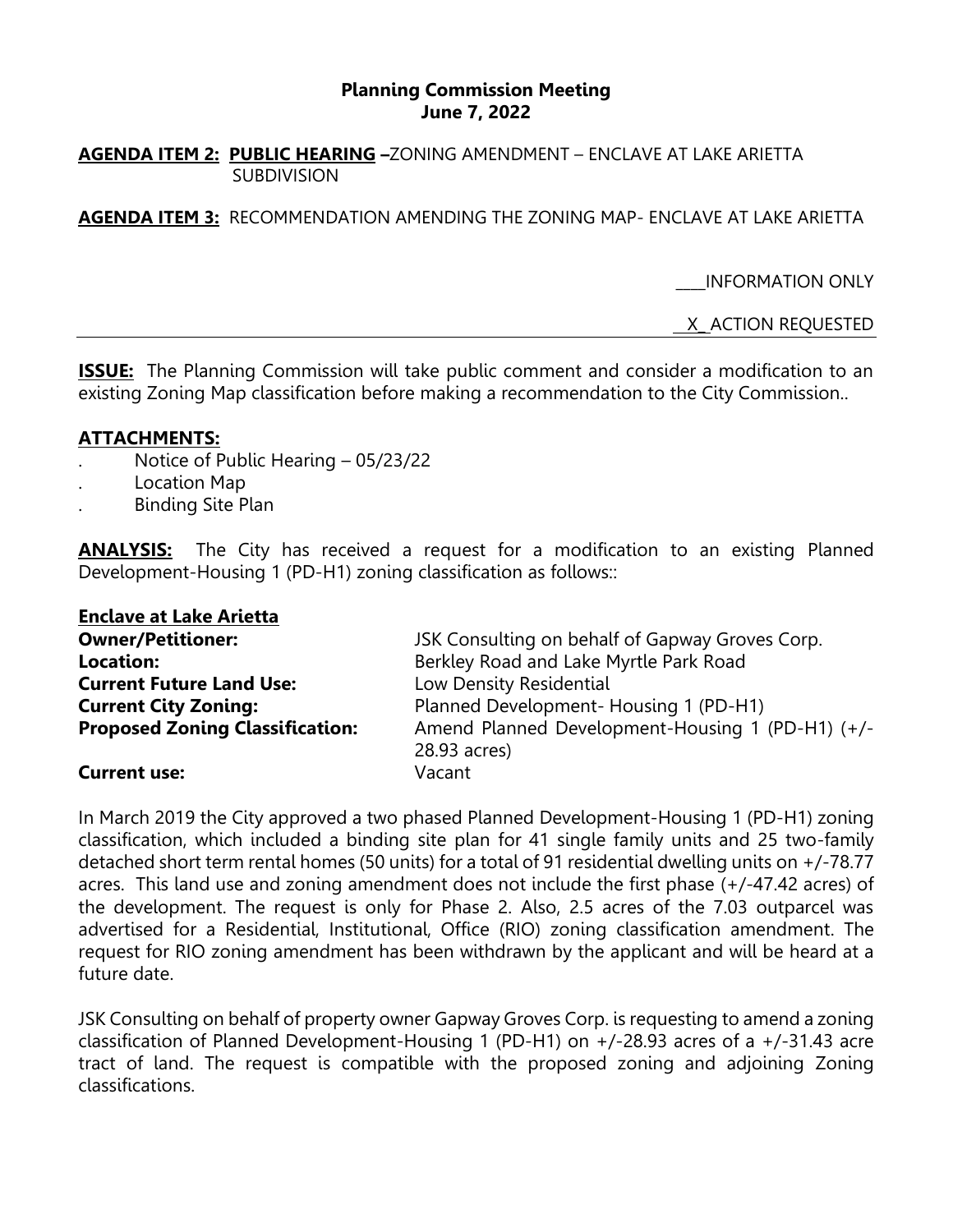The zoning modification to the Planned Development- Housing 1 (PD-H1) of the residential portion request removes the proposed of short-term rental approval and returns the Planned Development- Housing 1 (PD-H1) to traditional single-family residential. The proposal is to continue to develop residentially compatible to the east in Phase 1 of the project.

The minimum lot size will average 9,100-9,200 sq. ft. and a proposed six-foot high wall will run the perimeter of Phase 2. Setbacks proposed are 25' on the fronts, 10' on the side and 10' on the rear. Corner lots would have a setback of 20'.

Following public comment, the proposed amendment will be considered by the Planning Commission for a recommendation to the City Commission.

**STAFF RECOMMENDATION:** Recommend approval of the proposed modification to the zoning classification of Planned Development-Housing 1 (PD-H1) to the City Commission.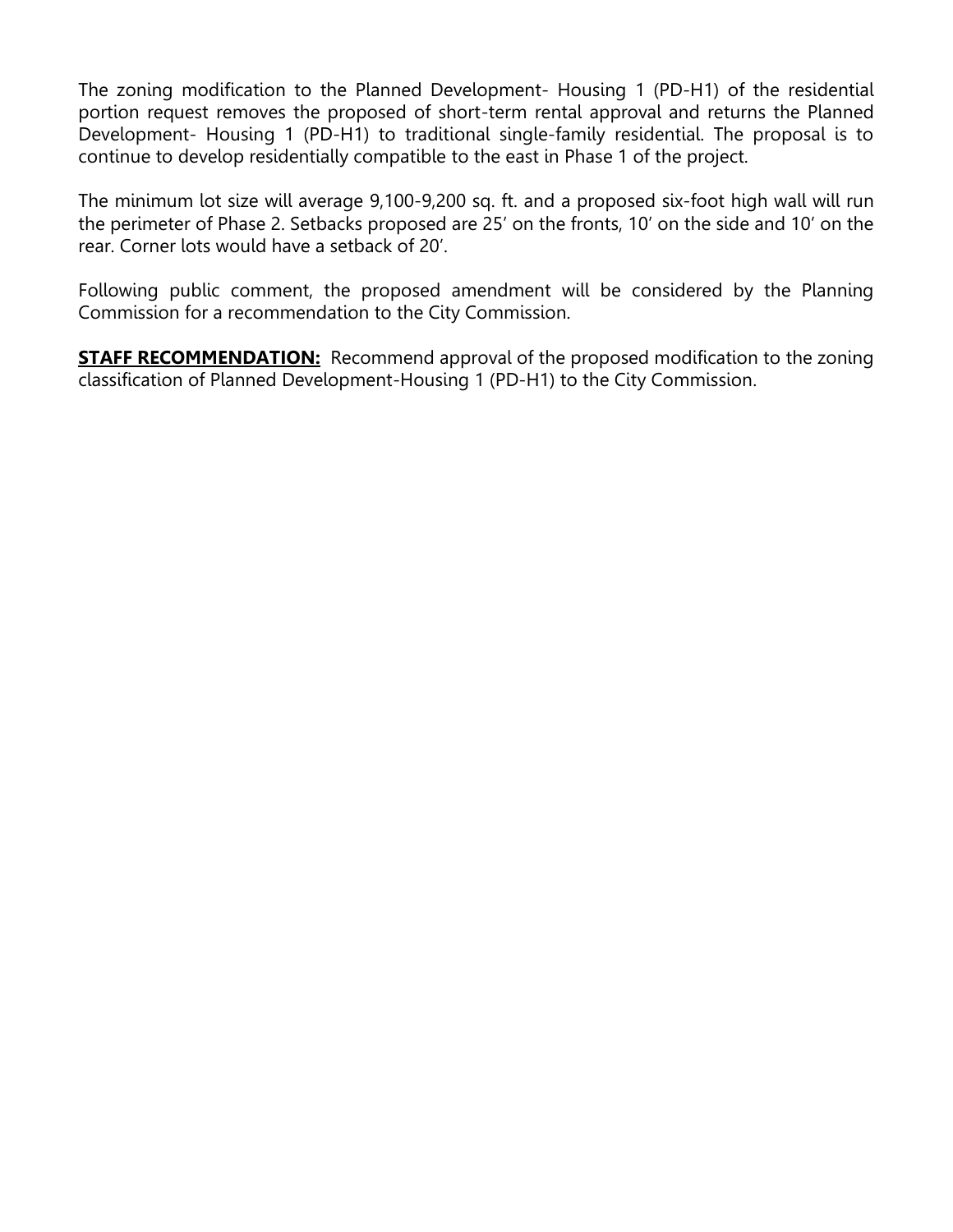### **Planning Commission Meeting June 7, 2022**

**AGENDA ITEM 4: PUBLIC HEARING** – LAND DEVELOPMENT REGULATION TEXT AMENDMENT-THE LAKES DISTRICT MASTER PLANNED COMMUNITY AREA AMENDMENTS

**AGENDA ITEM 5:** RECOMMENDATION AMENDING THE LAND DEVELOPMENT REGULATIONS

INFORMATION ONLY

X ACTION REQUESTED

**ISSUE:** The Planning Commission will take public comment and consider a proposed amendment to the Land Development Regulations before making a recommendation to the City Commission.

# **ATTACHMENTS:**

- **.** Notice of Public Hearing 05/23/2022
- **.** Proposed text amendment to the Land Development Regulations

**ANALYSIS:** In 2019, the City Commission endorsed "The Lakes District" Vision and Strategies for the North Auburndale area, which has been experiencing rapid growth and development. The Lakes District Vision is a master plan to help with the creation of greenway and trails corridors, mixed-use centers, walkability enhancements, and protection of environmental resources and agricultural character. At the end of 2021, the City Commission amended the Comprehensive Plan and the Land Development Regulations to include The Lakes District Master Planned Community Area, which is intended to implement the Vision and Strategies for The Lakes District.

City Staff is proposing an amendment to the Land Development Regulations, Chapter 15, Special Overlay Districts to include Architectural Standards for the Lakes District Master Planned Community Area and to correct several scrivener's errors. The Lakes District Master Planned Community Area Architectural Code will provide architectural definitions, architectural theme of "Florida Heritage" with four main architectural styles to choose from: Craftsman, Neoclassical, Old Florida and Modern Farmhouse.

The Architectural Code contains universal architectural rules, which all new development and redevelopments must comply with. The Lakes District Master Planned Community Area Architectural Universal Rules are as follows:

- 1. "Heavy" materials below "light" materials. For example, smaller balconies or windows on upper stories, or coarse building materials on the bottom with smooth materials above.
- 2. Vertically proportioned fenestration.
- 3. Visible joints i.e., doors, windows, and columns, are required to have spanning lintels.